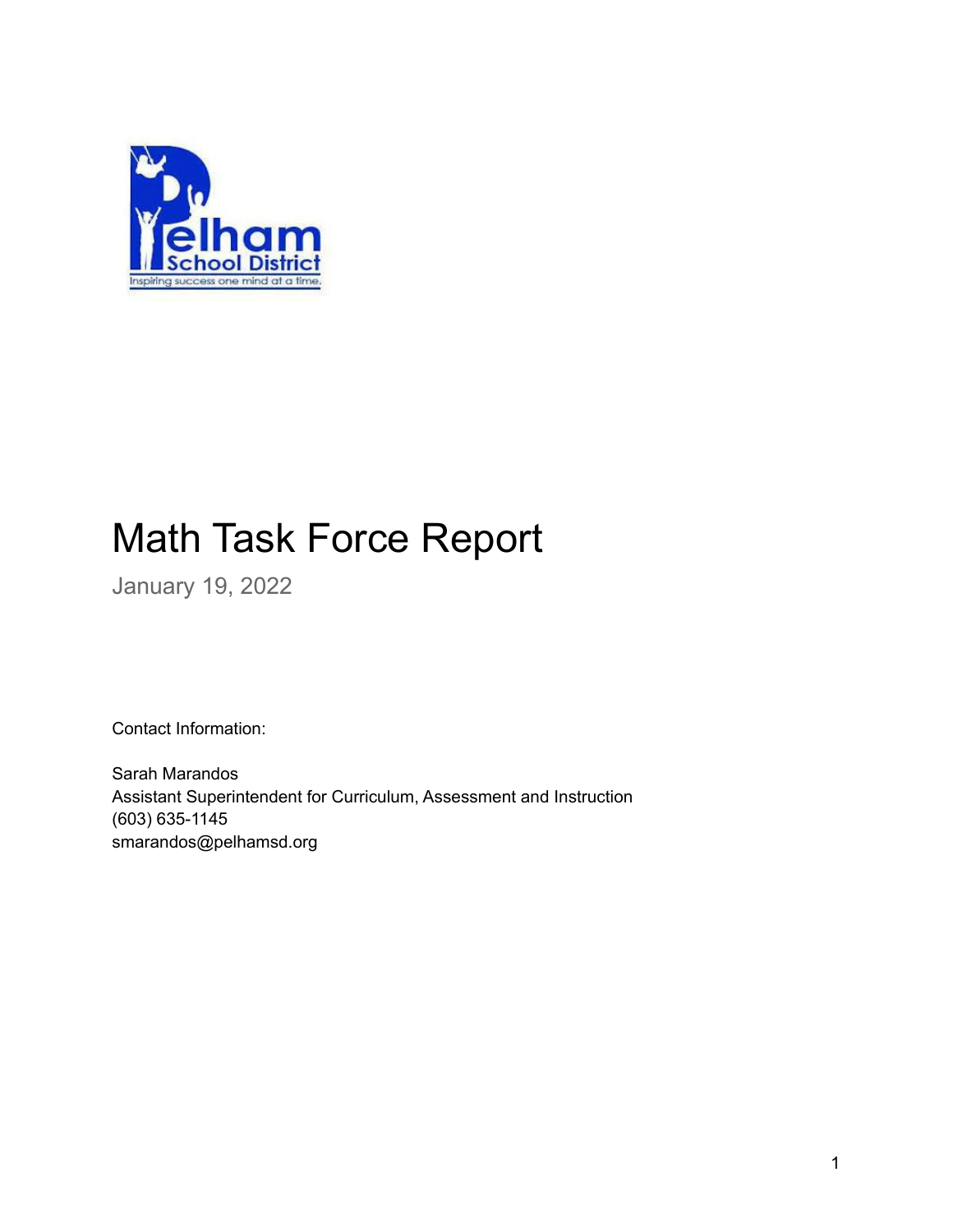### **Executive Summary:**

The Math Task Force Report was developed to provide regular feedback from a range of representative perspectives on the teaching of mathematics in the Pelham School District. This report reviews our current curriculum, assessment, instruction and professional development efforts in math. It identifies potential goals for measurable improvement and it outlines proposed action items through 2024. We have determined the following:

- Our current curriculum map covers the key state standards for math concepts.
- We offer a variety of assessments across grade levels including diagnostic assessments, benchmark assessments and state-mandated assessments.
- Our core instructional program and textbooks are reasonably selected and adopted. We offer several interventions for students who struggle.
- Our professional development efforts appear insufficient. Most immediately we need to provide professional development for our elementary level teachers. Additionally, we have found we could do more to help teachers interpret student data to adjust instruction.

We are proposing two goals in math:

- Improve our performance on the math portion of the New Hampshire State Assessment System to be in the top 5 among our 12 peer districts.
- Increase by 5% per year the number of students at Pelham High School whose SAT score is at the College Board benchmark of "college and career ready," a score of 530 out of 800.

We recommend these action items:

- Beginning in spring of 2022, use of the tools in SASS to allow students to practice using the assessment and provide specific feedback to the teachers.
- Beginning in the summer of 2022, increase professional development for teachers on instructional strategies to teach mathematics.
- Starting with the 2022-23 School Year, review the current math program at Pelham Elementary for the FY2024 budget.
- Starting with the 2023-24 School Year, adjust Accelerated Math in grade 6 to allow for a high school level Algebra I in grade 8.
- Starting with the 2023-24 School Year, create a math coach position for Pelham Elementary mirroring the math coach position at PMS.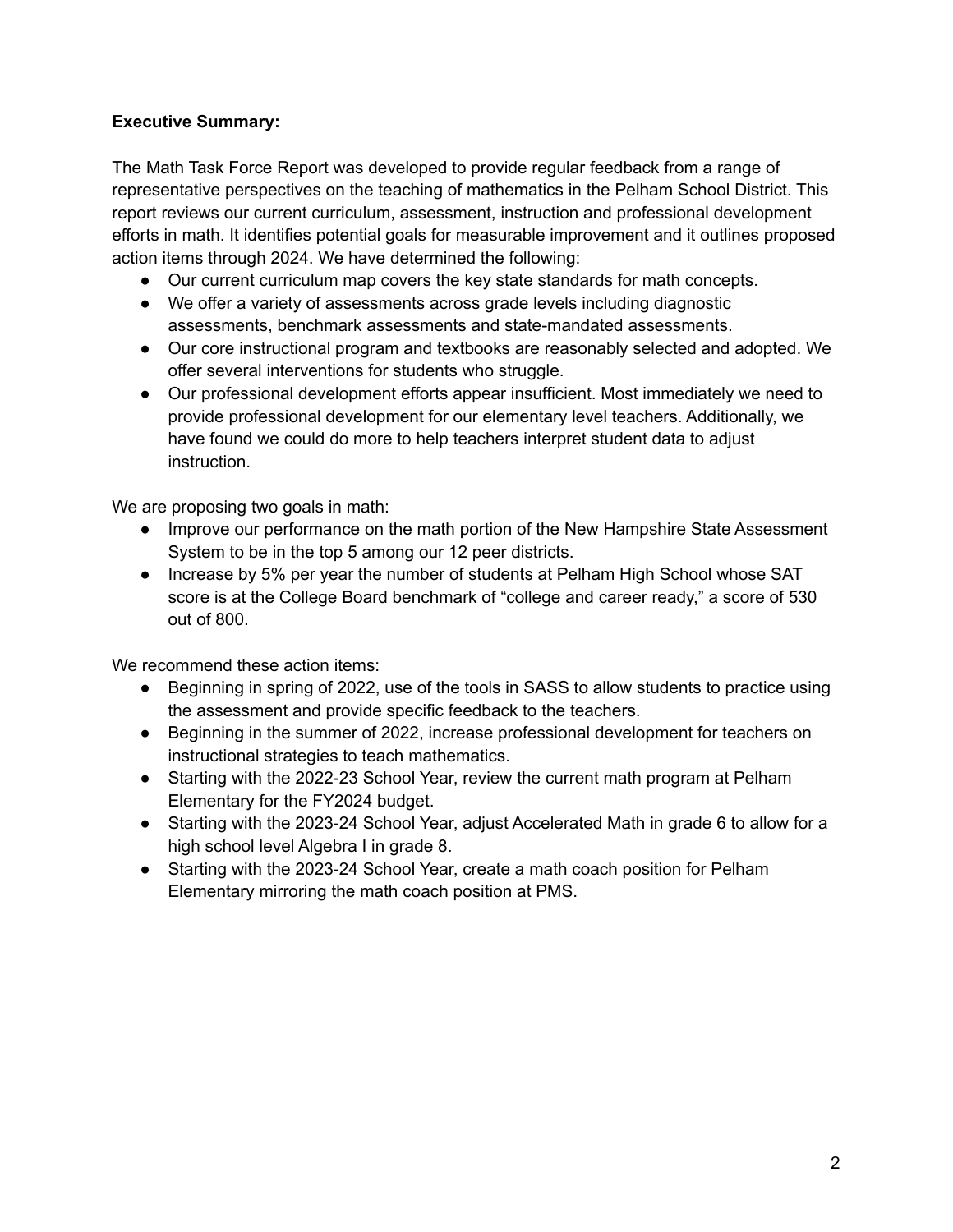### **Pelham School District Math Task Force Structure and Function**

#### **Purpose:**

To provide regular feedback from a range of representative perspectives on the teaching of mathematics in the Pelham School District.

### **Commitment**

- Tentative Meeting Dates:
	- Wednesday October 6, 2021
	- Wednesday October 20, 2021
	- Wednesday November 17, 2021
	- Wednesday December 1, 2021
	- Wednesday January 4, 2021
	- Meetings will be entirely remote to allow greater participation.
- Allow additional time per week to collect information
- The Math Three-Year goal will be presented to the School Board at the January 19, 2022 Board Meeting.

# **Membership**

- Chip McGee, Superintendent
- Sarah Marandos, Assistant Superintendent
- Dawn Mead, PHS Principal
- Kimberly Dexter, PHS Dean of Math
- Jessica Makara, PHS Math Teacher
- Karena Carten, PMS Math Coach, Department Head
- Eileen Kelly, PMS Grade 8 Math Teacher
- Beth Philcrantz, PES Grade 5 Teacher
- Wendy Henderson, PES Grade 1 Teacher

# **Charge:**

While it is difficult to acknowledge, it is a helpful starting point to recognize that the trend in math has been for fewer Pelham students meeting the standard over the past four years. This is a three year goal with the plan to be for Pelham to be consistently above the state percent proficient and above on NH-SAS and the SAT by 2024. Working with our professional staff, the administration will provide a roadmap of our current efforts in improving math instruction to the School Board by January 2022. It will also include interim goals for this year, next year and 2023-24.

#### **Process:**

The task force met five times. The groups started by collecting information about the current state of curriculum, assessment, instruction, and professional development in math throughout the District. Subsequently, the group examined data relative to student performance in mathematics over time. Finally, the task force developed and reviewed a set of draft goals.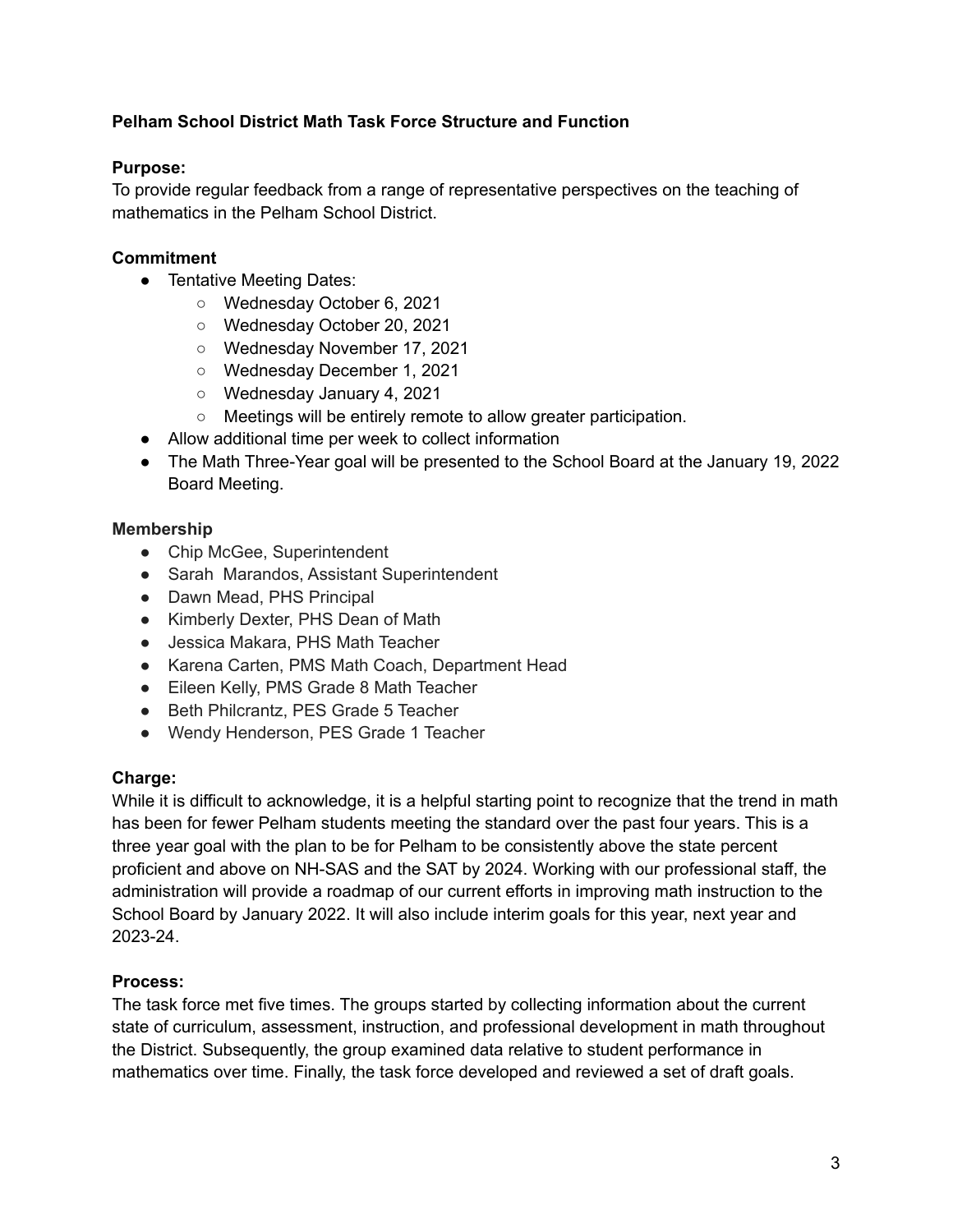### **Curriculum:**

The Math Task Force created a **Scope and [Sequence](https://docs.google.com/document/u/0/d/1H6JItn6CSHZzDZNrHE8J9Gr-EHABhb_XbgtHx1WL5YU/edit) document** that identifies the general different topics and skills that are taught across the grade levels.

This summary information suggests that at a broad level, the Pelham School District curriculum identifies the knowledge and skills we expect students to know by the end of each term each year. The scope and sequence also aligns generally with the grade level expectations enumerated in the state curriculum frameworks.

# **Assessment:**

The Math Task Force identified the common assessments that students take at each grade level. The assessments identified here are those used to help improve overall performance in the district and those required for accountability at the state level. This does not include the grade level tests and quizzes used to help adjust instruction (formative assessments) or to track student progress and give grades (summative assessments).

- **●** Kindergarten
	- Assessing Math Concepts (AMC) This in-person formative assessment is given in Kindergarten to assess basic skills. A total of nine math concepts can be assessed: counting objects, changing numbers, more/less trains, number arrangements, combination trains, hiding assessment, ten frames, grouping tens, and two-digit addition and subtraction.
- Grade 1
	- $\circ$  i-Ready A computer based diagnostic assessment given three times per year. Students are scored in Number and Operations, Algebra & Algebraic Thinking, Measurement and Data and Geometry. Students that are currently part of our SAT (Student Assistance Team) process are also growth-monitored using i-Ready.
- Grade 2
	- $\circ$  i-Ready A computer based diagnostic assessment given three times per year. Students are scored in Number and Operations, Algebra & Algebraic Thinking, Measurement and Data and Geometry. Students that are currently part of our SAT (Student Assistance Team) process are also growth-monitored using i-Ready.
- Grade 3
	- $\circ$  i-Ready A computer based diagnostic assessment given three times per year. Students are scored in Number and Operations, Algebra & Algebraic Thinking, Measurement and Data and Geometry. Students that are currently part of our SAT (Student Assistance Team) process are also growth-monitored using i-Ready.
	- NH State Assessment System This is the state assessment for students, typically administered in May. Students are scored Level 4 - Proficient with Distinction, Level 3 - Proficient, Level 2 - Below Proficient, or Level 1 - Substantially Below Proficient.
- Grade 4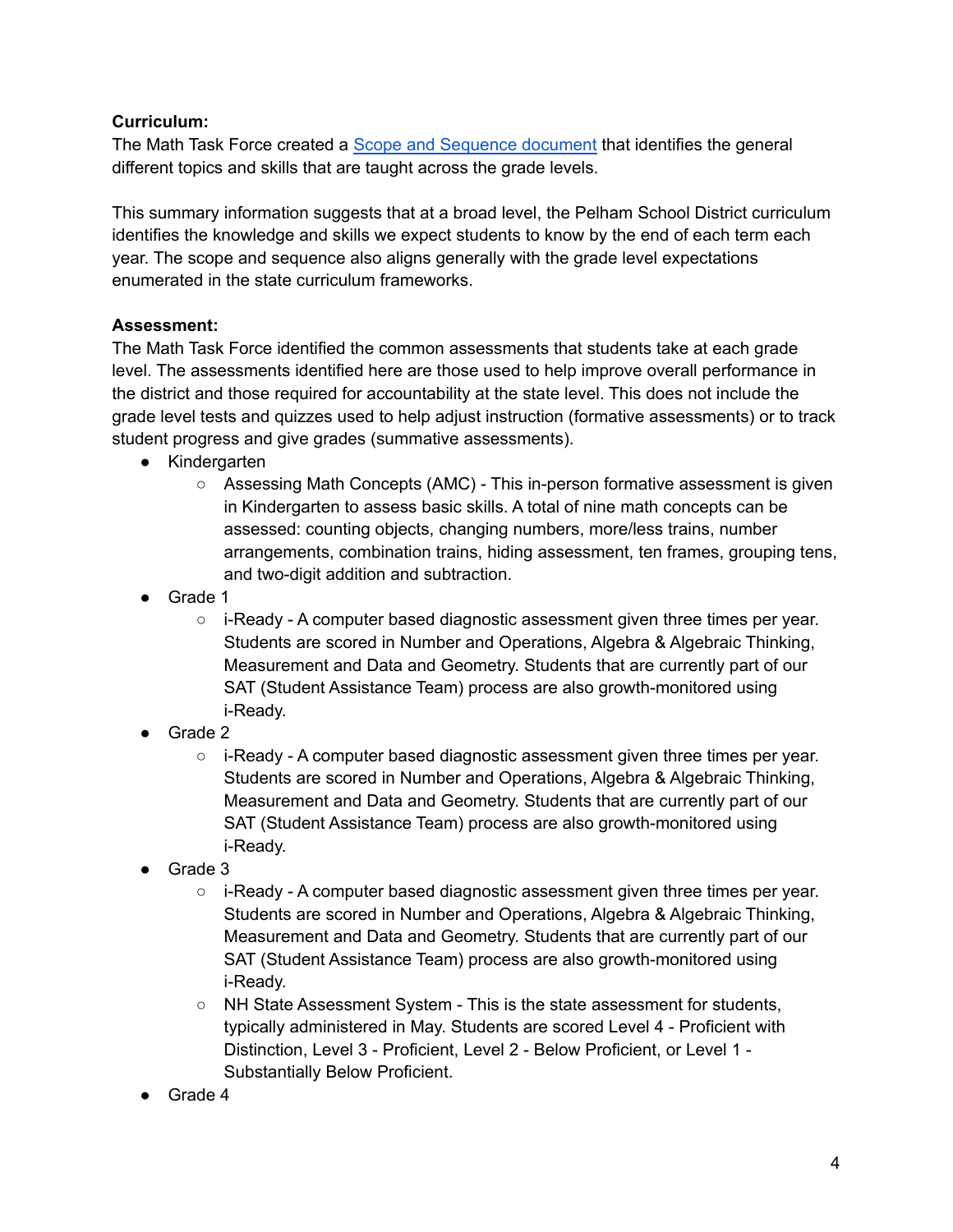- $\circ$  i-Ready A computer based diagnostic assessment given three times per year. Students are scored in Number and Operations, Algebra & Algebraic Thinking, Measurement and Data and Geometry. Students that are currently part of our SAT (Student Assistance Team) process are also growth-monitored using i-Ready.
- NH State Assessment System This is the state assessment for students, typically administered in May. Students are scored Level 4 - Proficient with Distinction, Level 3 - Proficient, Level 2 - Below Proficient, or Level 1 - Substantially Below Proficient.
- Grade 5
	- $\circ$  i-Ready A computer based diagnostic assessment given three times per year. Students are scored in Number and Operations, Algebra & Algebraic Thinking, Measurement and Data and Geometry. Students that are currently part of our SAT (Student Assistance Team) process are also growth-monitored using i-Ready.
	- NH State Assessment System This is the state assessment for students, typically administered in May. Students are scored Level 4 - Proficient with Distinction, Level 3 - Proficient, Level 2 - Below Proficient, or Level 1 - Substantially Below Proficient.
- Grade 6
	- $\circ$  i-Ready A computer based diagnostic assessment given three times per year. Students are scored in Number and Operations, Algebra & Algebraic Thinking, Measurement and Data and Geometry.
	- NH State Assessment System This is the state assessment for students, typically administered in May. Students are scored Level 4 - Proficient with Distinction, Level 3 - Proficient, Level 2 - Below Proficient, or Level 1 - Substantially Below Proficient.
	- Orleans- Hannah: This is a prognosis test which assesses for algebra readiness. This assessment is used to place students in accelerated math.
- Grade 7
	- i-Ready A computer based diagnostic assessment given three times per year. Students are scored in Number and Operations, Algebra & Algebraic Thinking, Measurement and Data and Geometry.
	- NH State Assessment System This is the state assessment for students, typically administered in May. Students are scored Level 4 - Proficient with Distinction, Level 3 - Proficient, Level 2 - Below Proficient, or Level 1 - Substantially Below Proficient.
- Grade 8
	- $\circ$  i-Ready A computer based diagnostic assessment given three times per year. Students are scored in Number and Operations, Algebra & Algebraic Thinking, Measurement and Data and Geometry.
	- NH State Assessment System This is the state assessment for students, typically administered in May. Students are scored Level 4 - Proficient with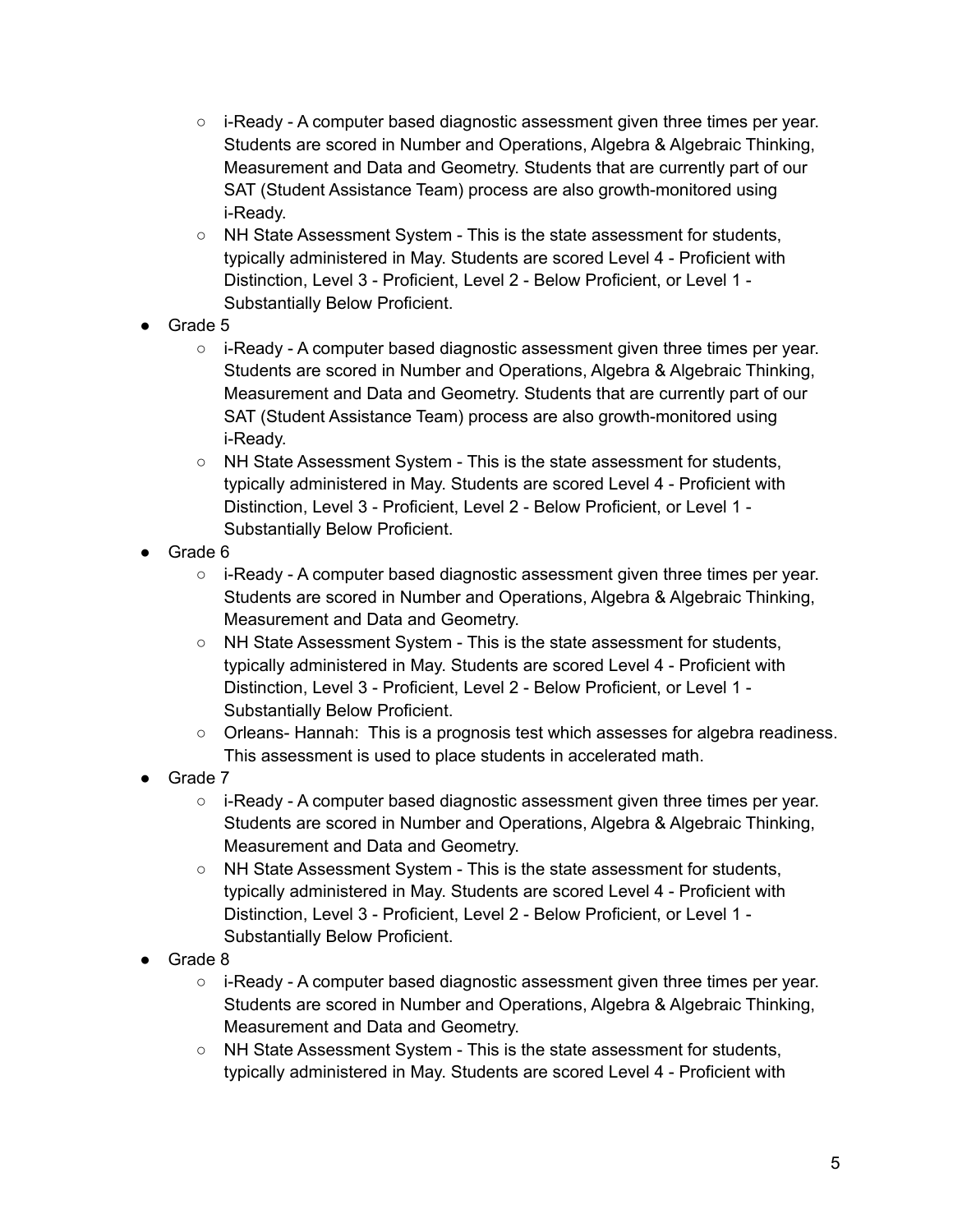Distinction, Level 3 - Proficient, Level 2 - Below Proficient, or Level 1 - Substantially Below Proficient.

- Grade 9
	- $\circ$  i-Ready Given to students in Foundations of Math, Pre-Algebra and Algebra, this diagnostic helps evaluate progress at the beginning and end of the semester.
	- PSAT 8/9-The SAT suite of assessments are designed to help measure student readiness for college and career, monitor student progress and growth over time, identify areas of strength and areas of focus in curriculum and instruction, vertically align curriculum, and focus interventions for students who need to work on skills.
- Grade 10:
	- PSAT/NMSQT: The SAT suite of assessments are designed to help measure student readiness for college and career, monitor student progress and growth over time, identify areas of strength and areas of focus in curriculum and instruction., vertically align curriculum, and focus interventions for students who need to work on skills.
- Grade 11
	- PSAT-The SAT suite of assessments are designed to help measure student readiness for college and career, monitor student progress and growth over time, identify areas of strength and areas of focus in curriculum and instruction., vertically align curriculum, and focus interventions for students who need to work on skills. When taken in 11th grade, it can also qualify students to become National Merit Scholars and earn additional scholarship opportunities.
	- $\circ$  SAT This is the state assessment required for all juniors and is taken in March during the school day. It is also the standardized assessment used in many college admissions processes.

The assessments used in Pelham align with the state standards and our curriculum. They are administered regularly. The assessments appear sufficient to measure student progress and diagnose instructional gaps.

#### **Instruction/Texts and Materials**:

The District uses a variety of instructional materials to help teachers. These are the tools teachers use to aid students gain the necessary knowledge and skills.

- Kindergarten
	- Core Program: local program developed by teachers
	- Interventions: center-based remediation
- Grade 1
	- Core Program: *My Math* by McGraw-Hill textbook and consumables
	- Interventions:
		- i-Ready Tool Kit provides instructional resources for students based on their specific scores on the diagnostic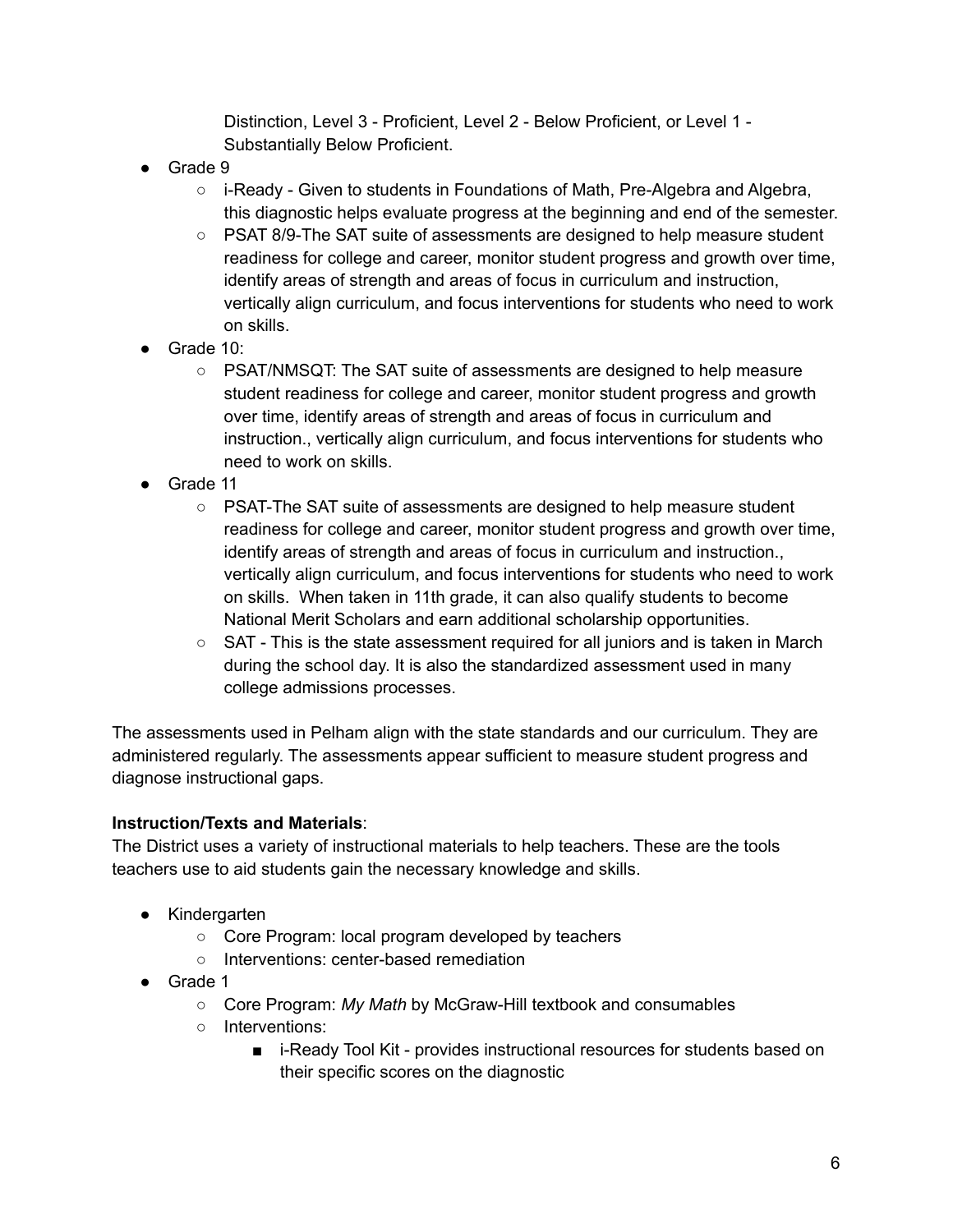- Growth Monitoring-teachers use i-Ready to growth monitor students with shorter tests
- What I Need (WIN) Block flexible grouping for student review and reteaching.
- Grade 2
	- Core Program: *My Math* by McGraw-Hill textbook and consumables
	- Interventions:
		- i-Ready Tool Kit provides instructional resources for students based on their specific scores on the diagnostic
		- Growth Monitoring-teachers use i-Ready to growth monitor students with shorter tests
		- What I Need (WIN) Block flexible grouping for student review and reteaching.
- Grade 3
	- Core Program: *My Math* by McGraw-Hill textbook and consumables
	- Interventions:
		- i-Ready Tool Kit provides instructional resources for students based on their specific scores on the diagnostic
		- Growth Monitoring-teachers use i-Ready to growth monitor students with shorter tests
		- What I Need (WIN) Block flexible grouping for student review and reteaching.
- Grade 4
	- Core Program: *My Math* by McGraw-Hill textbook and consumables
	- Interventions:
		- i-Ready Tool Kit provides instructional resources for students based on their specific scores on the diagnostic
		- Growth Monitoring-teachers use i-Ready to growth monitor students with shorter tests
		- What I Need (WIN) Block flexible grouping for student review and reteaching.
		- ALEKS-this is an online resource that students can use for remediation and acceleration.
- Grade 5
	- Core Program: *My Math* by McGraw-Hill textbook and consumables
	- Interventions:
		- i-Ready Tool Kit provides instructional resources for students based on their specific scores on the diagnostic
		- Growth Monitoring-teachers use i-Ready to growth monitor students with shorter tests
		- What I Need (WIN) Block flexible grouping for student review and reteaching.
		- ALEKS-this is an online resource that students can use for remediation and acceleration.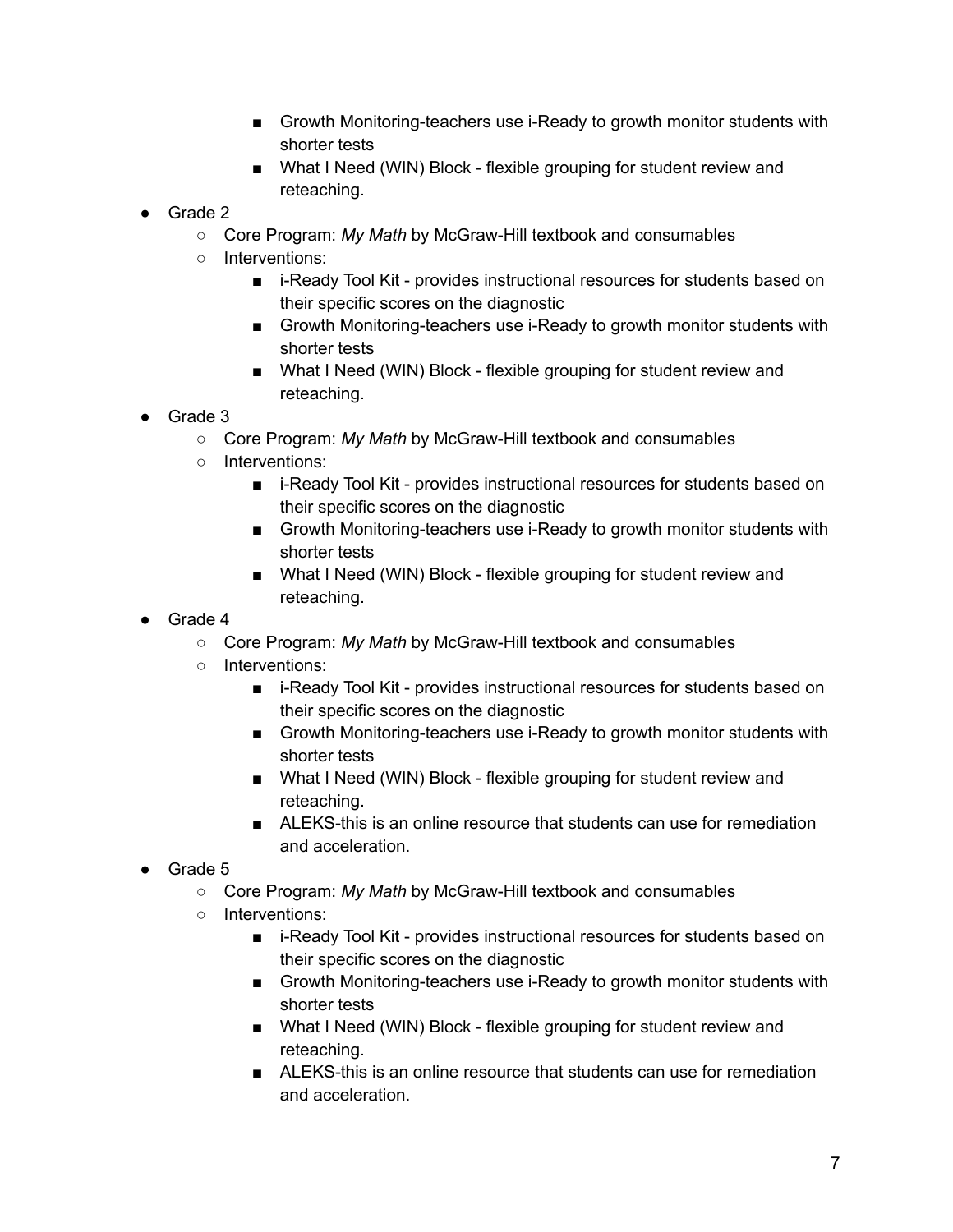- Grade 6
	- Core Program: Glencoe consumable workbook
	- Interventions:
		- What I Need (WIN) Block flexible grouping for student review and reteaching.
		- Mathletes a trimester long intensive foundational math class based on students who struggled as a result of the pandemic.
		- NEW: IXL online subscription
		- ALEKS-this is an online resource that students can use for remediation and acceleration
- Grade 7
	- Core Program: Glencoe Common Core, textbook and consumable study quide
	- Grade 7 Accelerated: Glencoe textbook, consumable study guide
	- Interventions:
		- What I Need (WIN) Block flexible grouping for student review and reteaching.
		- Mathletes a trimester long intensive foundational math class based on students who struggled as a result of the pandemic.
		- NEW: IXL online subscription
- Grade 8
	- Core Program: Glencoe Common Core, textbook and consumable study guide
	- Grade 8 Accelerated: Glencoe Algebra 1 2018 plus online support
	- Interventions:
		- What I Need (WIN) Block flexible grouping for student review and reteaching.
		- Mathletes a trimester long intensive foundational math class based on students who struggled as a result of the pandemic.
		- NEW: IXL online subscription
- Algebra 1
	- Core Program: Glencoe 2018 textbook: plus online support
	- Interventions:
		- Math Lab- students can attend during advisory to receive additional support
		- Tutoring is available after school Wednesday and Thursday
		- SAT Monday Math Problem: During Advisory students have a weekly math problem to solve.
- Geometry
	- Core Program: Glencoe 2018 textbook: plus online support
	- Interventions:
		- Interventions: Math Lab- students can attend during advisory to receive additional support
		- Tutoring is available after school Wednesday and Thursday
		- SAT Monday Math Problem: During Advisory students have a weekly math problem to solve.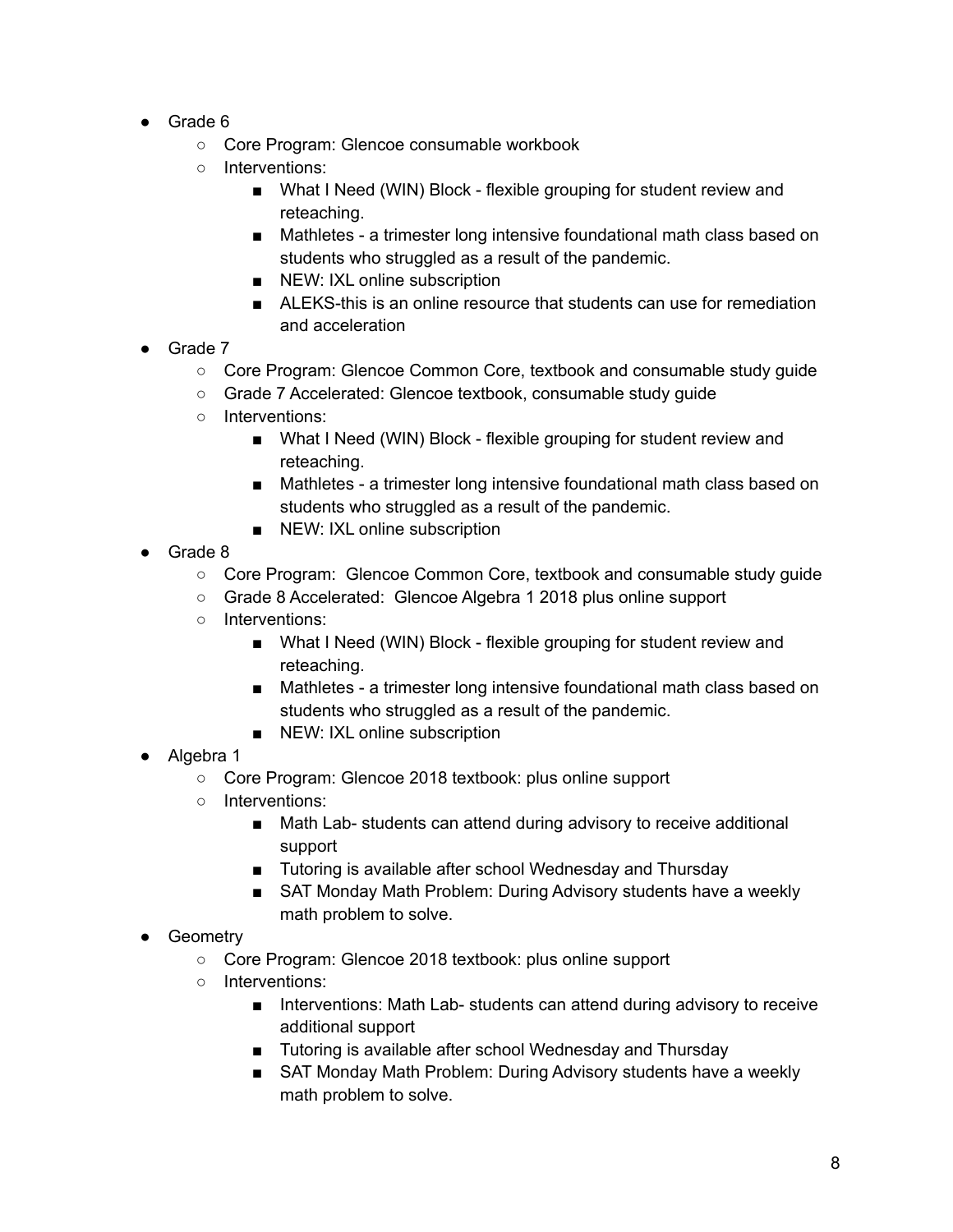- Algebra 2
	- Core Program: Glencoe 2018 textbook: plus online support
	- Interventions:
		- Math Lab- students can attend during advisory to receive additional support
		- Tutoring is available after school Wednesday and Thursday SAT Monday Math Problem: During Advisory students have a weekly math problem to solve.

Generally, we have the tools and information needed to help students progress in math. Even so, we identified several grade level gaps. For example in Kindergarten, we do not have a core program. In the primary grades (K - 2) we do not have a WIN block. This is by design since such a structure would not work given students' age. However, we do not have an alternative structure for students who need additional practice in math. While we have a "mathletes" program at PMS, we do not have that staffing structure at PES or PHS. These gaps need to be addressed in our plan for improvement.

# **Professional Development:**

Professional development is the necessary training and support to help teachers put together the curriculum, assessment and instruction in mathematics. Teachers need their own skills and knowledge to be able to teach math successfully. The textbook companies provide initial training on the use of their materials and our teachers explore professional development opportunities on their own. Our own staff has from time to time presented workshops for colleagues on instructional strategies for mathematics. At PMS in particular, we have a math coach who spends approximately 50% of her time supporting math teachers. This is the first year we have been able to use the position for that purpose throughout the year. While these efforts are worthwhile and necessary, they appear to be insufficient.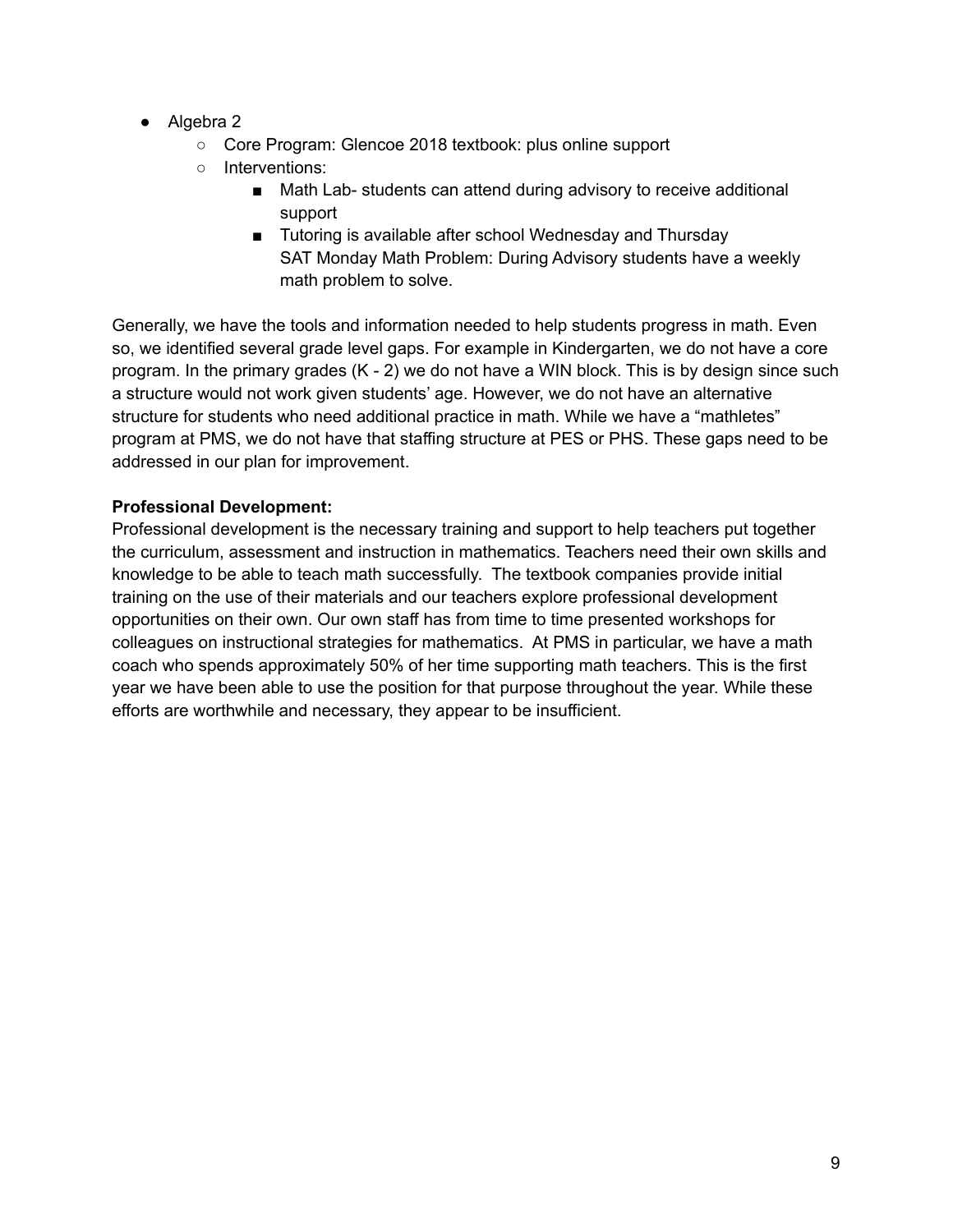#### **Goals for Student Performance**

In order to measure improvement in mathematics teaching and learning, it is important to measure student outcomes. Measures such as professional development training hours or staffing level improvements measure the inputs not the outputs. The output, improved student learning, is the critical indicator of success.

#### **Potential Metric: NH SAS and Peer Districts**

One way of understanding Pelham's performance in mathematics is through a relative comparison to peer districts. The peers below were selected for their relative proximity, size, and demographics. Comparison helps show that despite the decrease in overall percent proficient and above from 2019 to 2021 for Pelham (48% to 42%), the district actually increased in its performance relative to peers (9th to 6th).

| <b>District</b>            | 2018     | 2019     | 2021     |
|----------------------------|----------|----------|----------|
| Auburn                     | 59       | 63       | 46       |
| Candia                     | 58       | 54       | 45       |
| Derry Cooperative          | 42       | 48       | 33       |
| Hampstead                  | 62       | 57       | 34       |
| Hooksett                   | 53       | 55       | 55       |
| Hudson                     | 48       | 45       | 39       |
| Litchfield                 | 54       | 54       | 39       |
| Londonderry                | 47       | 50       | 42       |
| Pelham                     | 43 (9th) | 46 (9th) | 42 (6th) |
| Salem                      | 53       | 51       | 47       |
| <b>Timberlane Regional</b> | 48       | 46       | 32       |
| Windham                    | 72       | 74       | 64       |
| <b>State</b>               | 48       | 48       | 38       |

**Percent Students Proficient and Above NH SAS All Grades - Peer Districts**

\*Note: SAS was not required in 2020 due to COVID

\*\*Note: The ranking method used includes ties

While this is an improvement (from 9th to 6th) in a single year, it was an odd year with the pandemic. One potential goal moving forward would be to improve our performance over time relative to our peers to be in the top 5 overall every year.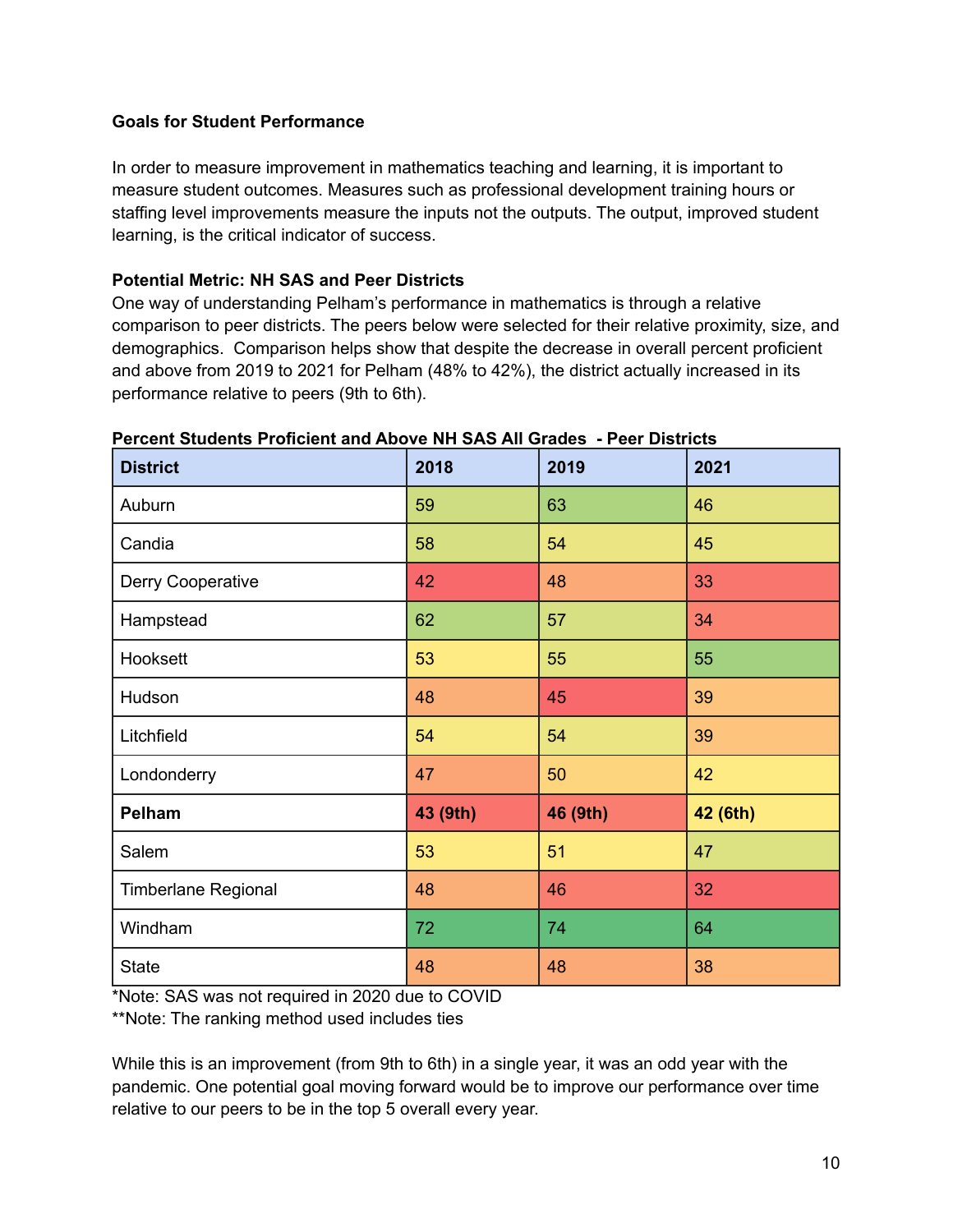# **Potential Metric: PHS Algebra I Credit Rate**

Another measure of success in mathematics would be the number of students successfully completing Algebra I annually at PHS. Below are the results for the last four years. It is delightful to be able to report that we had 141 passes in Algebra last year compared to 147 ninth graders. However, this is not an effective measure moving forward. This is because it has been widely variable over time. Initial analysis suggests that the pandemic and the changes from a A/B Schedule to a 4 by 4 Block Schedule may have been factors. Additionally, the high rate in the last year makes it difficult to improve.

| Data                         | 2017-18 | 2018-19          | 2019-20 | 2020-21 |
|------------------------------|---------|------------------|---------|---------|
| All Earned Algebra I Credits | 117     | 127              | 93      | 141     |
| 9th Grade Students           | 175     | 140 <sup>I</sup> | 136     | 147     |
| Percent                      | 67%     | 91%              | 68%     | 96%     |

#### **PHS Algebra I Credit Rate 2017-18 to 2020-21**

#### **Potential Metric PHS SAT Math Performance**

A third measure of success in mathematics would be the number of students who meet the SAT College and Career Readiness Benchmark for Mathematics (a score of 530 or better on the math portion of the SAT). This exam is the state assessment for math at the high school level. It is administered to almost all of our students, typically in the spring of their Junior year. According to ETS, the publisher of the SAT, the SAT College and Career Readiness Benchmark indicates a 75% likelihood of achieving at least a C in first-semester, credit-bearing college courses in related subjects and course work. The SAT benchmarks are designed to reflect whether or not a student has a high likelihood of being successful in subject-specific first-semester courses. Additionally, it is a third party measure of student performance. It appears to be a strong candidate to be our measure of success.

| <b>Data</b>                 | 2017-18 | 2018-19 | 2019-20 | 2020-21 |
|-----------------------------|---------|---------|---------|---------|
| SAT Math 530 or Higher      | 43      | 58      | 39      | 51      |
| <b>Total Student Tested</b> | 128     | 158     | 149     | 123     |
| Percent                     | 34%     | 37%     | 26%     | 41%     |

#### **PHS SAT Math Performance 2017-18 to 2020-2021**

It is hard to know exactly where to set goals for 2023 and 2024. The task force recommends targeting an increase of 5 percentage points with a target of 46% in 2023 and 51% in 2024. Although ambitious, the task force thinks this sort of goal could pull the high school and middle school together in a combined effort.